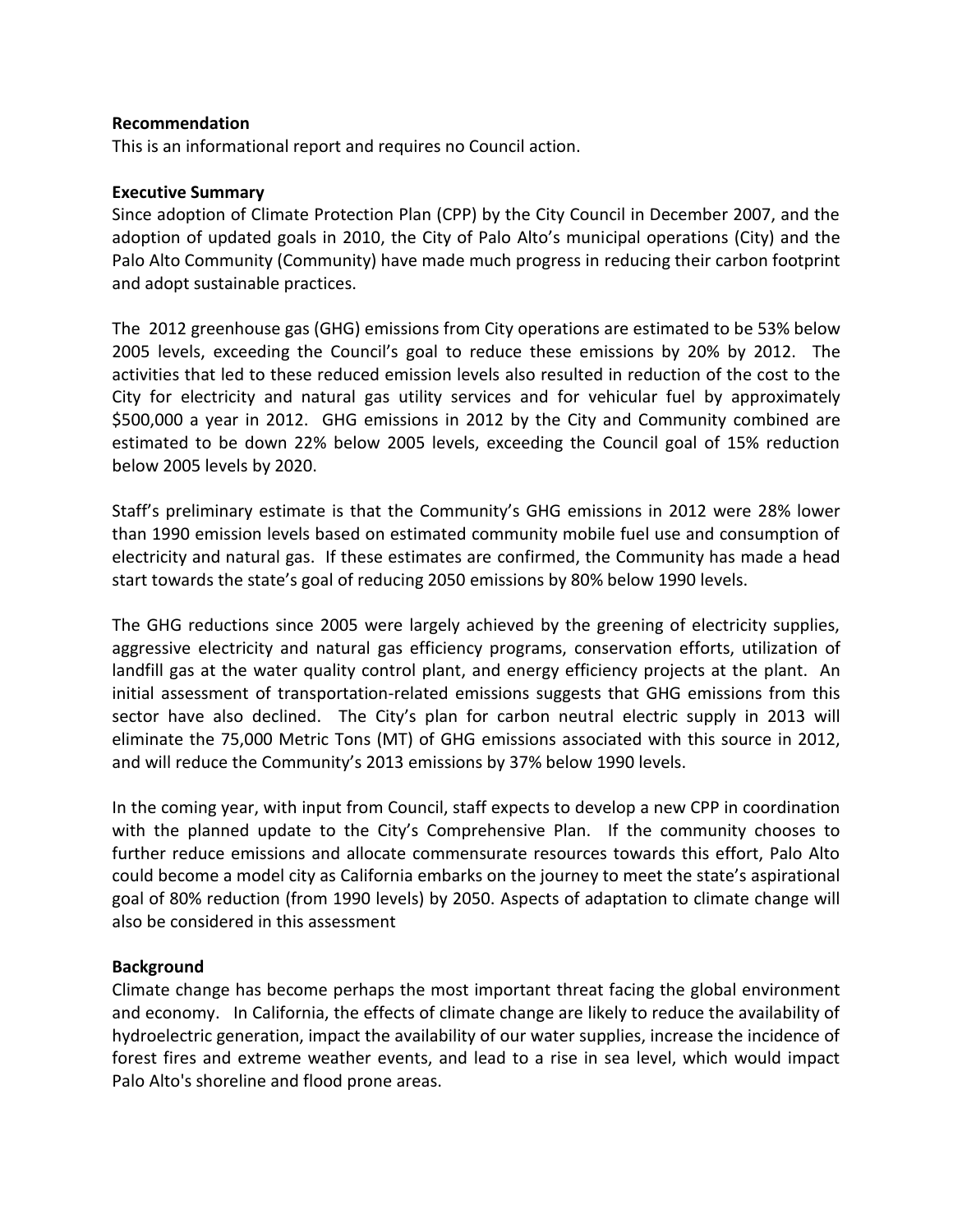The City took a leadership role in 2007 as one of the first U.S. cities to develop a Climate Protection Plan (CPP), also referred to as the Climate Action Plan by other cities. The CPP describes measures that could be taken to reduce the City's GHG emissions and set GHG reduction goals. The City's CPP and GHG emissions reduction goals are described in detail in Attachment A. In brief, the GHG emission reduction goals are:

- By 2012, the City will reduce GHG emissions by 20% below 2005 levels.
- By 2012, the City and Community will reduce emissions by 5% below 2005 levels.
- By 2020, the City and Community will reduce emissions by 15% below 2005 levels.

### **Discussion**

 $\overline{a}$ 

## Greenhouse Gas Emission Measurement and Reporting Protocols

To quantify and report on GHG emissions related to City operations, the City has followed the Local Government Operations Protocol (LGOP), which is widely recognized by the industry and regulators. These reports were voluntarily filed with California Climate Action Registry (CCAR) since 2005 and with The Climate Registry (TCR) since 2010. In the beginning, the reports were verified by independent auditors. In recent years, due to the high cost of the audits, the City has filed the reports but has not commissioned independent verification audits. However, with the approval of the Carbon Neutral Plan for the electric portfolio, the City expects to reinstate the independent verification function to provide independent review of City's TCR filings. The City also separately voluntarily reports to the US EPA on the management of SF $_6^1$ , a highly potent GHG used in electrical equipment by the electric utility. City emissions shown in this report were based on these filings.

In addition to 'corporate entity'<sup>2</sup> level GHG emissions reporting for City operations to TCR, 'ICLEI protocols<sup>,3</sup> provide for total community level measurement and reporting of GHG emissions. The City and Community level emissions provided in this report conform to this protocol.

### GHG Emissions from City Operations

As illustrated in Figure 1 below, emissions from City operations in 2012 have been reduced by 53% since 2005, exceeding the 20% reduction goal. The reductions are primarily from improvements at the Water Quality Control Plant (WQCP), efficiency improvement undertaken

 $^1$  SF6 is a highly potent greenhouse gas used in electrical switchgear as an insulation medium in the past, but at present being gradually phased out. In addition to voluntary TCR reporting, the City also has a number of mandatory GHG reporting under California Air Resources Board (CARB) regulations to implement state law AB32 for the electric utility, gas utility and WQCP operations. Several of these reports also are subject to mandatory independent verification audits.

 $2$  TCR requires corporate level filing of the GHG emission inventory (in this case the City municipal corporation operations) to report all emissions that are within the control of that legal entity. For Palo Alto this excludes emissions such as those related to community transportation. As an electric and gas utility, the City does have some control over emissions related to these two energy sources, and, therefore, must count them in the inventory.

<sup>&</sup>lt;sup>3</sup>The International Council for Local Environmental Initiatives (ICELI) protocol is a premier GHG reporting standard for local governments and communities.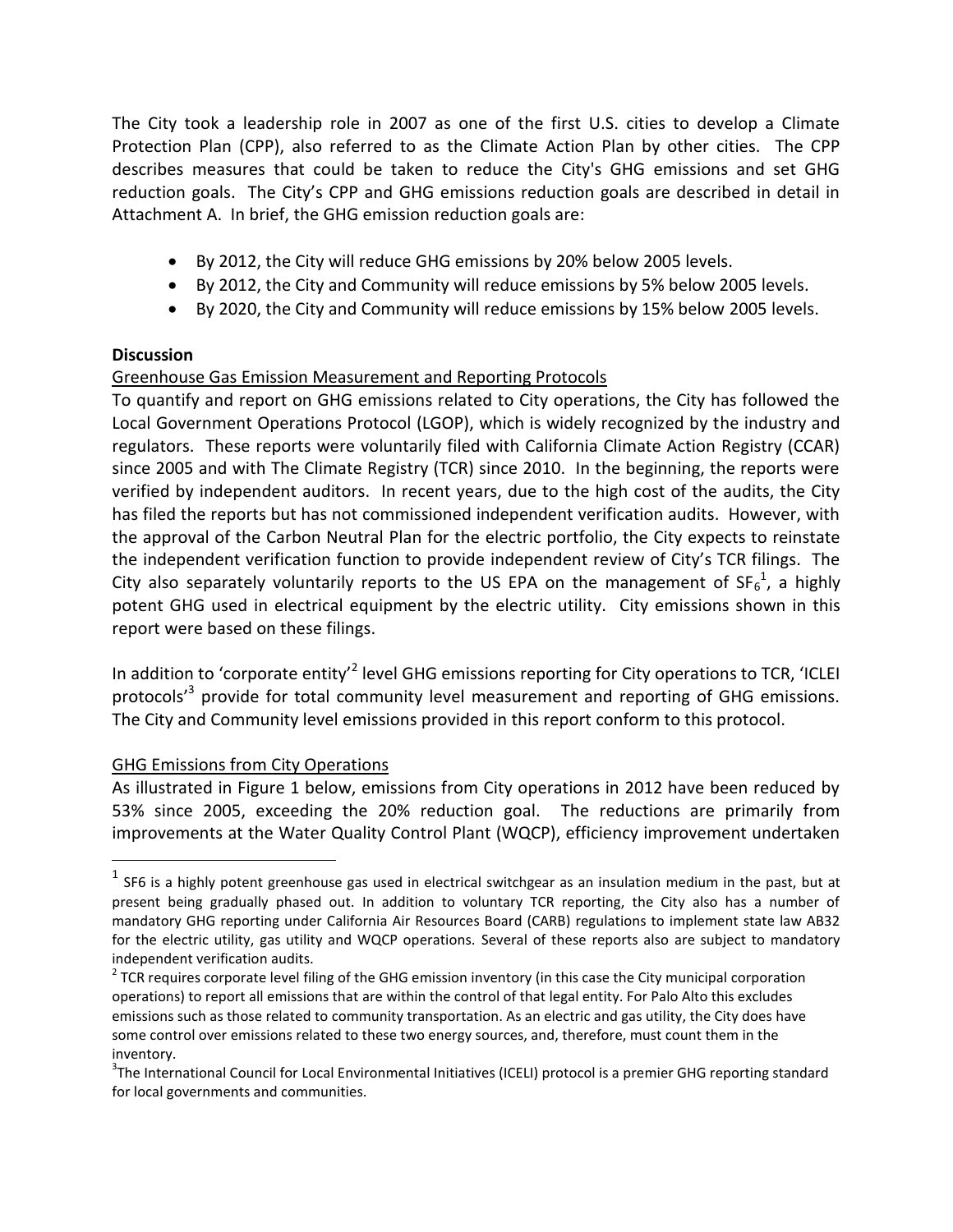at many facilities including City Hall building, participation in recycling and other waste management programs, greater use of renewable electric supply, and reduced utilization of the back-up electrical generator at the Municipal Service Center. Descriptions of these improvements are provided in Attachment B. The annual operational cost saving from these improvements total approximately \$500,000 per year per year, with \$350,000 of savings attributable to improvements at the water quality control plant, \$50,000 related to lower utility bills for City facilities, and more than \$100,000 in reduced fuel consumption by the City fleet.



**Figure 1: City Operations GHG Emissions: 2005 vs. 2012 (Total Emissions Reduced from 42,000 MT to 20,000 MT<sup>4</sup> , a 53% reduction<sup>5</sup> )**

GHG Emissions from Community and City Municipal Operations

Figure 2 below summarizes the combined City and Community emissions in three categories<sup>6</sup>.

 $\overline{a}$ 

 $4$  MT refers to metric tons of carbon dioxide equivalent (CO2e) emissions.

<sup>&</sup>lt;sup>5</sup> The emissions reduction excluding adjustments to account for variations in hydro-electricity production and PaloAltoGreen purchases is 31%. This is primarily because 2012 was a relatively dry year which resulted in hydro electric supply providing 42% of electric needs, instead of the 52% supply Palo Alto would have received in an average hydro year or about 62% of supply in a wet year.

Staff has revised its baseline calculations for City operations emissions to be in line with the current calculation methodology known as the Local Government Operations protocol (LGOP). The LGOP was developed by California Air Resources Board (CARB) staff in partnership with the Climate Action Reserve (CAR), The Climate Registry (TCR), and Local Governments for Sustainability.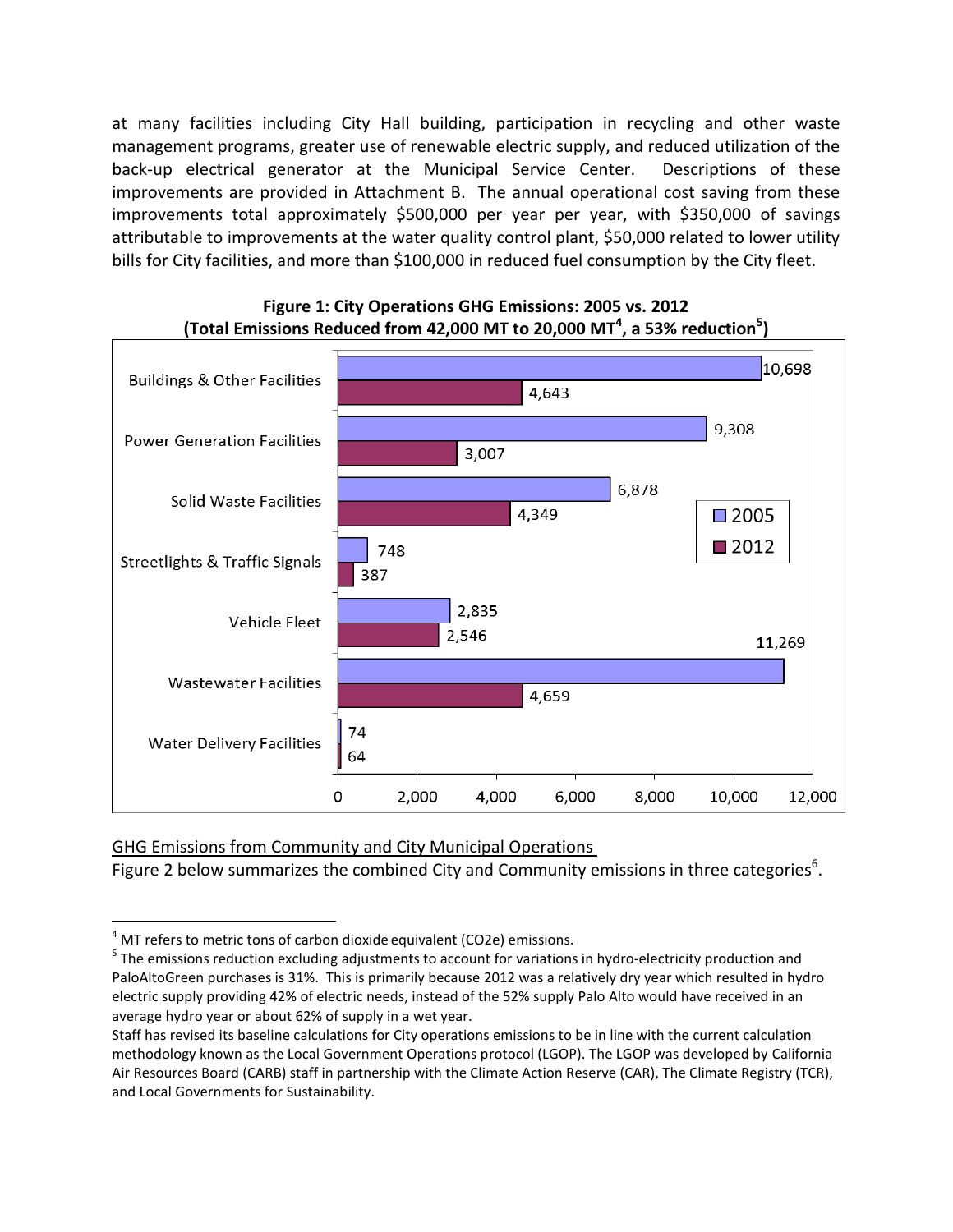



The use of natural gas has decreased slightly, primarily as a result of efficiency improvements and a large commercial natural gas customer leaving town. The electricity emissions reduction accounts for the majority of the reduction and is largely due to greater amount of renewable energy supply. The Community's purchase of PaloAlto**Green** renewable energy certificates (RECs) was factored into the Community's total emissions<sup>8</sup>. Attachment C provides greater detail.

 $\overline{a}$ 

 $^6$  Scope 1 is defined to be direct emissions that the City can control and as a natural gas utility it primarily includes natural gas related communitywide GHG emissions. Scope 2 is communitywide emissions related to electricity usage. Scope 3 is emissions not in scope 1 or scope 2. (World Resource Institute protocol adopted by TCR).  $<sup>7</sup>$  The total emissions estimate is adjusted for hydroelectric production variations caused by weather and</sup> PaloAlto**Green** energy purchases. Staff has revised its baseline calculations in line with the LGOP protocols.

 $^8$  A reduction of 879 lbs of CO2e per REC purchased is tused to estimate the GHG emission reductions for PaloAltoGreen program. This factor is the US EPA estimate for emissions from natural gas fired electric generation in 2005.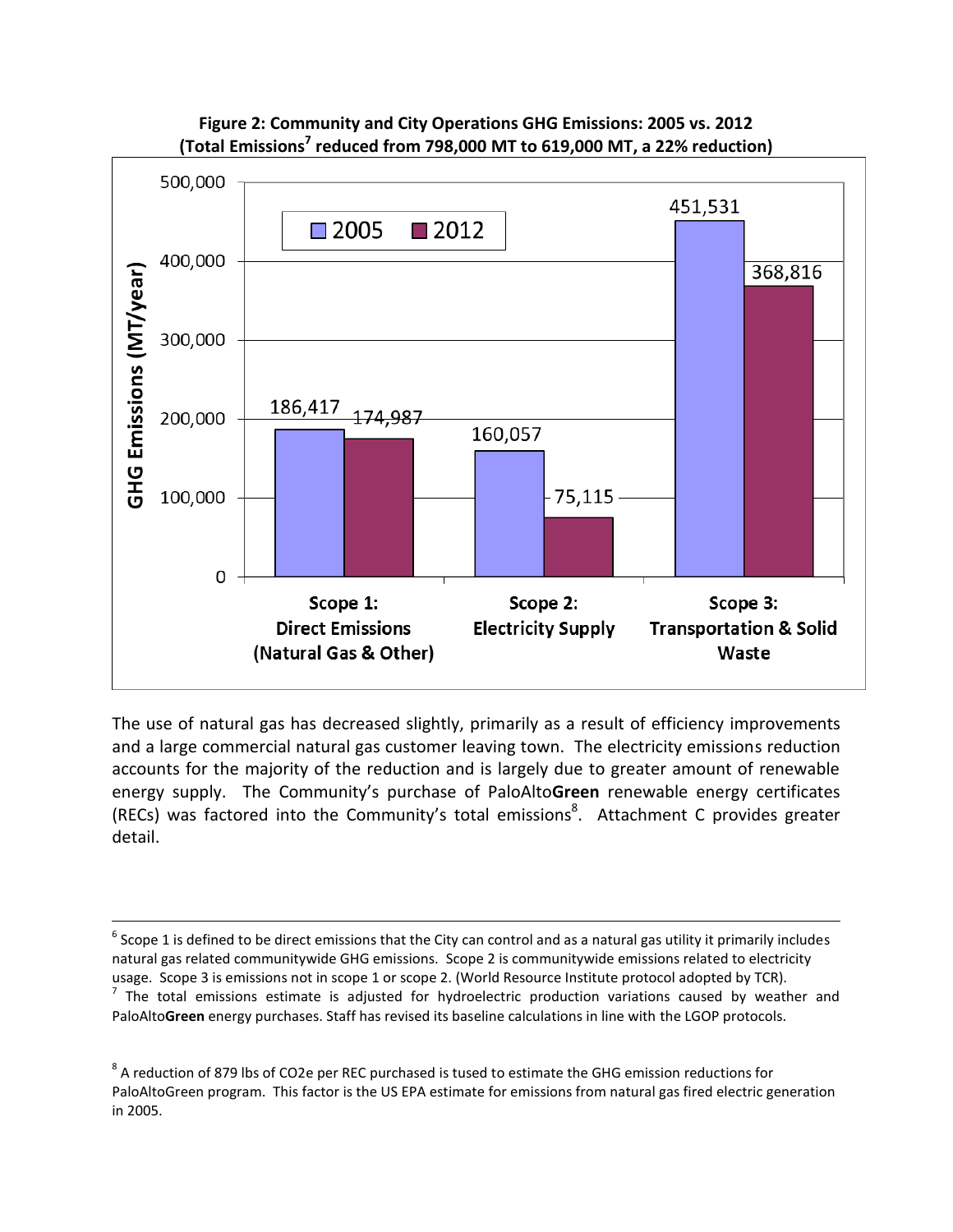An assessment of transportation-related emissions was conducted by consultants earlier this year, and preliminary results suggest a 10% reduction vehicle related emissions despite an increase in 'service population' in Palo Alto. This decrease was driven by a reduction of per capita miles travelled and improved vehicular fuel efficiency. A detailed description of the study results and assumptions is provided in Attachment F. Table 1 below summarizes the results and shows that emissions were reduced by 13.6%, from 371,870 MT in 2005 to 321,200 MT in 2012. It also shows the corresponding emission estimates for year 1990, the base year utilized by the state for emission reduction goals under state law AB32.

|                                                                                                                                                                                                                                                                                                                                                                                               |           | <b>Service Population, VMT</b><br>& Vehicle Emissions |                        |                  |  |  |
|-----------------------------------------------------------------------------------------------------------------------------------------------------------------------------------------------------------------------------------------------------------------------------------------------------------------------------------------------------------------------------------------------|-----------|-------------------------------------------------------|------------------------|------------------|--|--|
| <b>Measure</b>                                                                                                                                                                                                                                                                                                                                                                                | Units $1$ | <b>Year 1990</b>                                      | <b>Year 2005</b>       | <b>Year 2012</b> |  |  |
| Service Population (residents + employees)                                                                                                                                                                                                                                                                                                                                                    | persons   | 145,900                                               | 155,900                | 156,400          |  |  |
| Daily Vehicle Miles Traveled                                                                                                                                                                                                                                                                                                                                                                  | miles     | 2,471,300                                             | 2,293,180<br>2,206,800 |                  |  |  |
| Emissions Before Implementation of Fuel Economy (Pavley I) and Standards (LCFS)                                                                                                                                                                                                                                                                                                               |           |                                                       |                        |                  |  |  |
| 1. Daily CO <sub>2</sub> e Emissions                                                                                                                                                                                                                                                                                                                                                          | tons      | 1.050                                                 | 1.020                  | 920              |  |  |
| Daily CO <sub>2</sub> e Emissions per service population <sup>3</sup>                                                                                                                                                                                                                                                                                                                         | lbs       | 15.82                                                 | 14.41                  | 12.95            |  |  |
| Annual CO <sub>2</sub> e Emissions <sup>3</sup>                                                                                                                                                                                                                                                                                                                                               | tons      | 382,070                                               | 371.870                | 335.390          |  |  |
| Emissions After Implementation of Fuel Economy (Pavley I) and Standards (LCFS)                                                                                                                                                                                                                                                                                                                |           |                                                       |                        |                  |  |  |
| 2. Daily CO <sub>2</sub> e Emissions                                                                                                                                                                                                                                                                                                                                                          | tons      | 1.050                                                 | 1.020                  | 880              |  |  |
| Daily CO <sub>2</sub> e Emissions per service population <sup>3</sup>                                                                                                                                                                                                                                                                                                                         | lbs       | 15.82                                                 | 14.41                  | 12.40            |  |  |
| Annual CO <sub>2</sub> e Emissions <sup>3</sup>                                                                                                                                                                                                                                                                                                                                               | tons      | 382.070                                               | 371.870                | 321,200          |  |  |
| Notes:<br>$1$ tons = metric tons, lbs = pounds<br>$2$ Service population = residents + employees.<br><sup>3</sup> Annual VMT is calculated by multiplying the daily VMT by 347 to account for reduced vehicle activity on the weekends.<br>$^4$ CO <sub>2</sub> = CO <sub>2</sub> equivalents; Contribution of Working Group 1 to the Fourth Assessment Report of the Intergovernmental Panel |           |                                                       |                        |                  |  |  |

## **Table 1: Estimates of Vehicle Emissions within Palo Alto City Limits**

Source: Fehr and Peer Report of 03/19/2013

on Climate Change (Solomon, S., D., et.al., 2007).

Source: Fehr & Peers, March, 2013.

#### Assessment of GHG Emission Trends Since 1990

California's Global Warming Solutions Act (AB32) of 2006 calls for statewide GHG emission reduction and establishes a goal of reducing emissions to 1990 emission levels by 2020. Staff's preliminary estimate is that the Community's GHG emissions in 2012 are 28% below 1990 emission levels based on estimated mobile fuel use and consumption of electricity and natural gas as outlined in Table 2 below.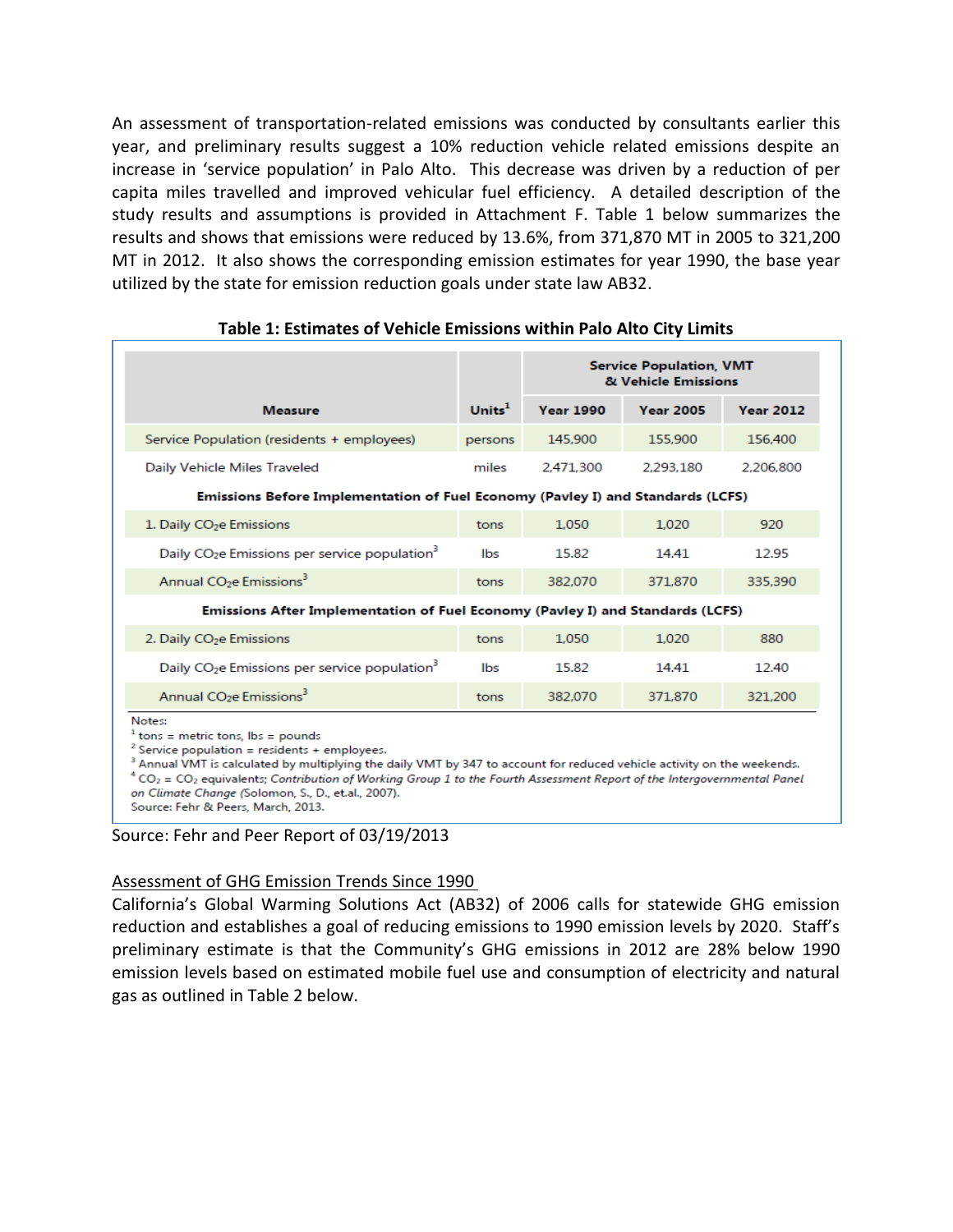| <b>Emissions Drivers</b> | <b>Greenhouse Gas Emissions (000's of MT)</b><br>(City Opergations and Community) |      |      |        |        |
|--------------------------|-----------------------------------------------------------------------------------|------|------|--------|--------|
|                          | 1990                                                                              | 2005 | 2012 | 1990   | 2005   |
| Natural Gas              | 194                                                                               | 166  | 160  | -18%   | $-4%$  |
| Electricity              | 186                                                                               | 160  | 75   | $-60%$ | $-53%$ |
| Mobile Combustion*       | 382                                                                               | 372  | 335  | $-12%$ | $-10%$ |
| Other**                  | $100***$                                                                          | 100  | 49   |        |        |
| Total                    | 862                                                                               | 798  | 619  | $-28%$ | $-22%$ |

**Table 2: Community and City Greenhouse Gas Emission Estimates for 1990, 2005 and 2012**

\* Consultant estimates based on population, employment, vehicle miles travelled and vehicular emission profiles<br>A locudes landfill

Includes landfill, refuse and water WQCP emissions

\*\*\* This estimate for 1990 is held at the same level as that of 2005, to be revised at a later time

In addition to the emission reduction goals, the City's CPP also had other goals. These goals are tabulated below along with the progress made in achieving those goals.

| <b>CPP Goals</b>                  | <b>Update on Progress</b>                                       |
|-----------------------------------|-----------------------------------------------------------------|
| Incorporate carbon reduction      | The new CPP is expected to be developed in coordination         |
| into the City's Comprehensive     | with the update to the City's Comprehensive Plan. This          |
| Plan goals to ensure continuity   | coordinated development process will be ready for Council       |
| with other City priorities        | consideration later in 2013                                     |
| Explore and evaluate a policy     | The City developed PaloAltoGreen volunteer program, and         |
| whereby all of the Palo Alto      | the program became the nation's top-ranked voluntary            |
| Utilities would become climate    | renewable energy program. In March 2013 Council                 |
| neutral and enable customers to   | approved the Carbon Neutral Plan for electricity supply for     |
| choose climate neutrality through | all customers starting in 2013.                                 |
| various voluntary mechanisms.     |                                                                 |
| Maintain and report GHG           | Staff has compiled and reported on annual GHG emissions         |
| inventories on a regular basis    | inventory of City operations to national registries (CCAR,      |
|                                   | TCR) since 2005. Since 2010, Utilities has also been            |
|                                   | reporting to CARB.                                              |
| Promote participation by Palo     | A number of large companies in the City quantify their          |
| Alto businesses in GHG inventory  | carbon footprint and the City assists them in providing         |
| efforts                           | utility related emission coefficients.                          |
|                                   |                                                                 |
|                                   | Staff will continue to be active in Sustainable Silicon Valley, |
|                                   | Joint Venture Silicon Valley, Santa Clara County Sustainable    |
|                                   | Office, California Air Resource Board (CARB),                   |
|                                   | GreenCitiesCALIFORIA, and other related regional and state      |
|                                   | forum.                                                          |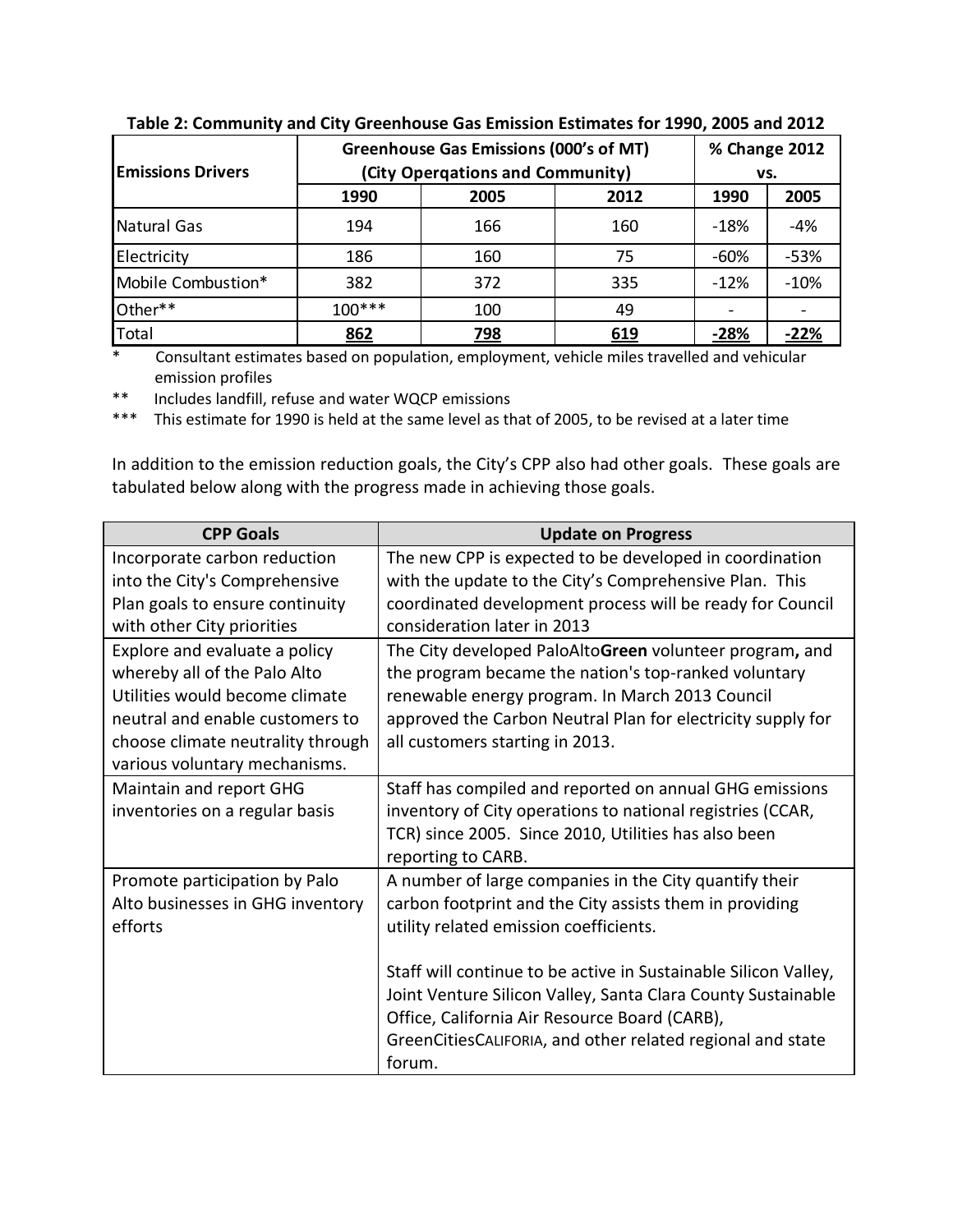A more detailed list of accomplishments by the City is provided in Attachment D. It summarizes many of the City's sustainability efforts, and includes the following sections.

- I. Utilities Operations
- II. Sustainable Purchasing, IT and Administrative Practices
- III. City Fleet Operations
- IV. City Facilities Operations and Capital Projects; Public Works Projects
- V. Green Building

 $\overline{a}$ 

- VI. Zero Waste and Landfill Operations
- VII. Water Quality Control Plant (WQCP) Operations
- VIII. Education, Motivation, and Community participation

City's Sustainability Policy and organizational structure is described in Attachment E. Description of Transportation and Land-use related activities are provided in Attachment F.

# Cost-Benefit Analysis and Impacts on City Budget

The City undertakes cost-benefit analyses to prioritize GHG emission reduction actions for large projects. For example, when evaluating efficiency and conservation programs Utilities uses a 'Total Resource Cost<sup>9</sup>' approach. The WQCP's decision to replace chlorine disinfection with an Ultra-Violet light based disinfection process was based on a life-cycle cost assessment. Replacement of street lights with Light Emitting Diode (LED) based fixtures had an 8-year payback on the investment. Though most of the City Hall building capital projects were justified based on non-energy efficiency related factors (maintaining occupant comfort and extending the life of the building), when selecting energy consuming equipment such as boilers, lighting, and motors for various applications, cost-effective energy efficiency improvement was an integral part of the decision making process. In evaluating alternate fueled vehicles for the City fleet, a similar analysis is undertaken. As a result of these efforts, the City's saved an estimated \$500,000 in utilities and vehicle fuel costs in 2012.

The City will continue to emphasize cost-effectiveness whenever making purchasing decisions and will continue to include the cost of carbon in such assessments.

# How the Climate Protection Plan fits into other Environmental Sustainability Efforts

The CPP intersects with and influences many other environmental sustainability programs and initiatives. For example, the Zero Waste plan calls for an increase of the diversion rate of several categories of solid waste which will significantly reduce Community GHG emissions. Another example is the Urban Forest Master Plan, where there are not only benefits from the carbon sequestration properties of an urban canopy, but value could also be garnered by reducing air-conditioning related energy costs by strategically locating trees to shade buildings. The Carbon Neutral electricity plan was also driven by the community's desire to reduce its carbon footprint. Attachment D provides an update on all these activities and results to date.

 $^9$  The Total Resource Cost test measures the net costs of efficiency programs based on the total costs of the program, including both the participant and utility costs, and includes cost of carbon. .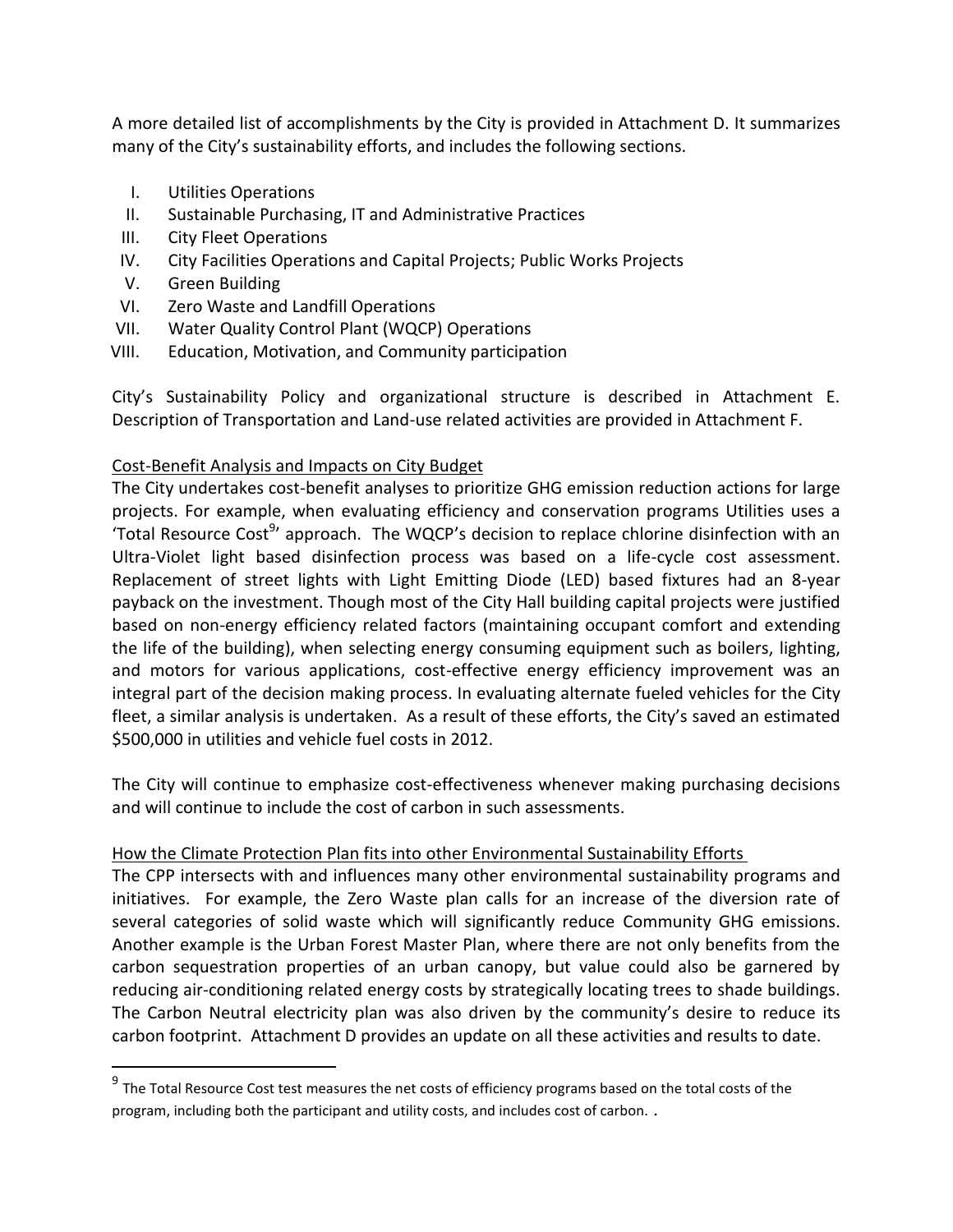## Economic Development and City's GHG Reduction Goals

Based on input from Council last year, staff has begun a preliminary assessment of the impact of the City's GHG reduction goals on the community's economic activities. While this is a broad and complex topic to assess in detail, the following observations could be made based on statewide assessments and community level developments in recent years.

The State of California in its economic analysis of the impact of regulations in implementing GHG emission reductions measures related to state law AB32 concluded that:

*" …successful implementation of measures designed to reduce greenhouse gas*  emissions by increasing the efficiency with which California uses all forms of *energy and by reducing its dependence on the fossil fuels that produce greenhouse gases…will mean that we can achieve the goals of AB 32 without adversely affecting the growth of California's economy over the next decade, especially as the state recovers from the current economic downturn.<sup>10</sup>"*

In addition, the following examples demonstrate that the Community's forward looking sustainability goals only strengthen community cohesion and contributes to Palo Alto's economic and social vitality:

- The community surveys conducted (2012) when developing the electric Carbon Neutral Plan and participation in the PaloAltoGreen program indicate that there is wide support in Palo Alto to pay a little more for sustainable growth and to reduce the Community's GHG emissions.
- Utility bill savings accruing from efficiency and conservation measures undertaken by Palo Alto residents (since 2007) are estimated at approximately \$5 million per year.<sup>11</sup> This savings was likely deployed in other areas of the community activity spurring economic growth.
- The growth of cleantech companies in Palo Alto and Silicon Valley has clearly added to the economic vitality of the community. An interesting anecdotal example is the launch of the Utilities Emerging Technology (Test Bed) Program, which influenced a start-up company's decision to locate and grow its operation in Palo Alto. $^{12}$

 $\overline{a}$ 

<sup>&</sup>lt;sup>10</sup> Updated Economic Analysis of California's Climate Change Scoping Plan. Air Resources Board, March 2010.

 $11$  See Fig D-4 in Attachment D, which shows that per capita electricity, natural gas and water consumption has reduced considerably since 2007.

 $12$  Autogrid, Inc., a Stanford based start-up, located its offices in Palo Alto and signed its first contract from the City to assist with the Commercial Customer Electricity Demand Response program, and at present has two dozen employees.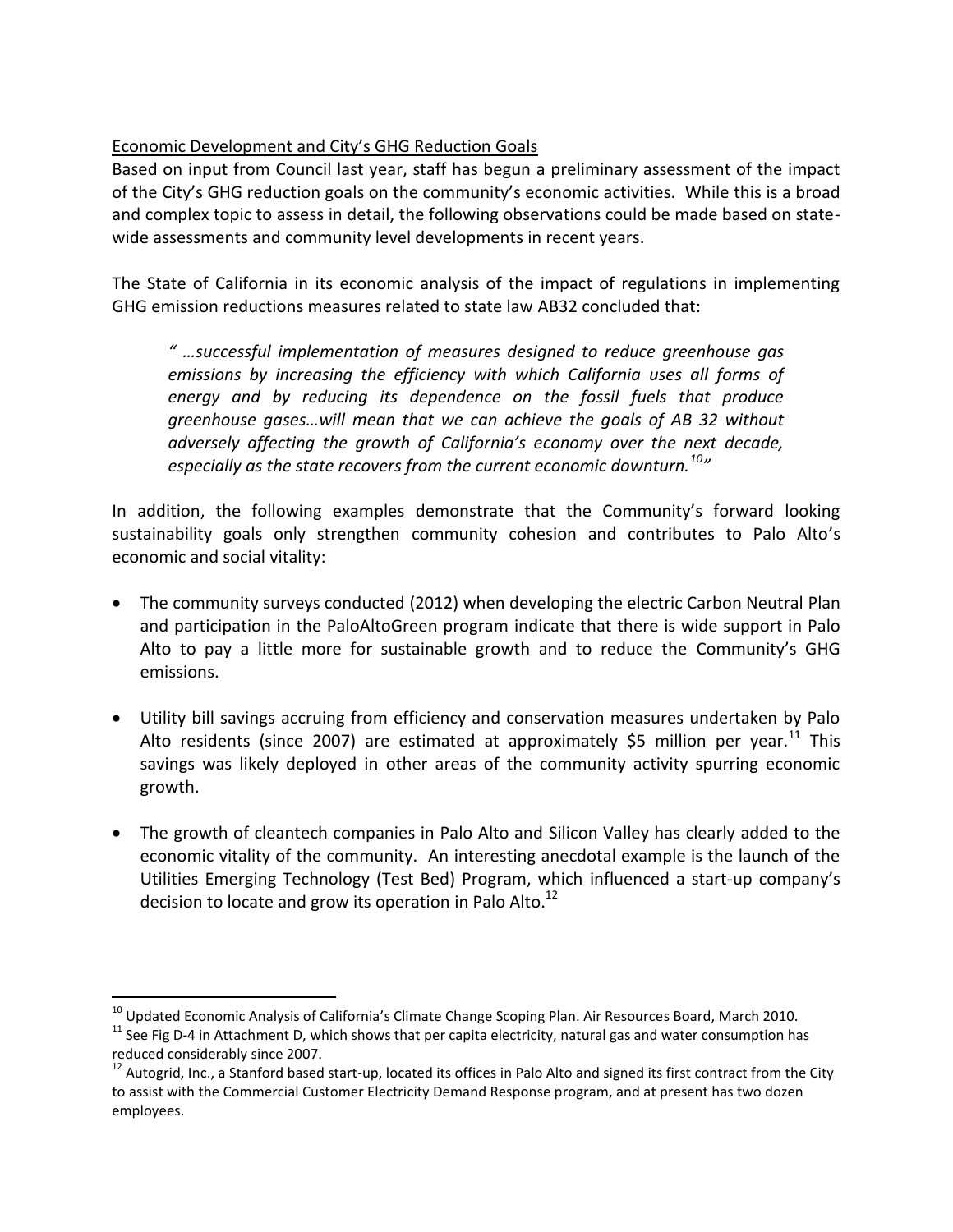## Future Vision for the Climate Protection Plan

In the coming year, in coordination with the development of the City's Comprehensive Plan, staff expects to develop a new CPP. It is anticipated that the new CPP will demonstrate Palo Alto's leadership role by addressing the state's aspirational GHG reduction goal of 80% reduction (from 1990 levels) by 2050, a stretch goal set by the California Governor's order S-3- 05 of June 2005 $^{13}$ . The CARB is expected to begin regulatory proceedings to examine how to reach this goal in 2013, though actual recommendations may be years away.

In order to contribute toward such an ambitious goal, attention will have to be paid to the topics of:

- switching fuel sources from natural gas and gasoline/diesel to carbon neutral electricity;
- continued emphasis on conservation and efficient use of fossil fuels;
- smart transportation/land-use development;
- enhanced building codes and standards; and
- encouraging the development and deployment of breakthrough greening technologies through collaborative programs with the technology community.

### Adaptation to Climate Change

 $\overline{a}$ 

In addition to such GHG emissions reduction efforts, Palo Alto will also play a leadership role in developing regional approaches and state/national level efforts to adapt to the impacts of climate change.

Low-lying areas of Palo Alto (generally east of Louis Road) are subject to tidal flooding and mandatory flood insurance purchase requirements due to the inadequacy of the network of earthen levees along the San Francisco Bay shoreline. The risk of tidal flooding will rise in the future due to anticipated increases in sea level associated with global climate change. Although Palo Alto has lessened the risk to lives and private and public infrastructure by preserving large areas east of Highway 101 as dedicated open space, there are still several thousand mostly residential parcels within the tidal floodplain.

The City's primary response to sea level rise will be to advocate for raising and strengthening of the system of Bayfront levees. The two agencies with primary responsibility for improving the levees are the US Army Corps of Engineers (Corps) and the Santa Clara Valley Water District (District). The Corps-sponsored South San Francisco Bay Shoreline Study is addressing the need for levee improvements in the South Bay. This study has been progressing at a very slow rate, however, due to a lack of federal funding. The District has taken steps to accelerate the improvements through the use of local funding and State grant monies. The District has received a grant from the State Department of Water Resources to conduct design and environmental assessment of local levee improvements. In addition, the District ballot measure approved in the November 2012 election has \$20 million earmarked for the study and design of levee improvements in Santa Clara County. Palo Alto staff continues to stay engaged in ongoing

 $13$  Since CARB is also expected to delve into ways of meeting this long term aspirational 80% reduction goal for the state in 2013, the development of the new CPP could also be coordinated with this state effort.